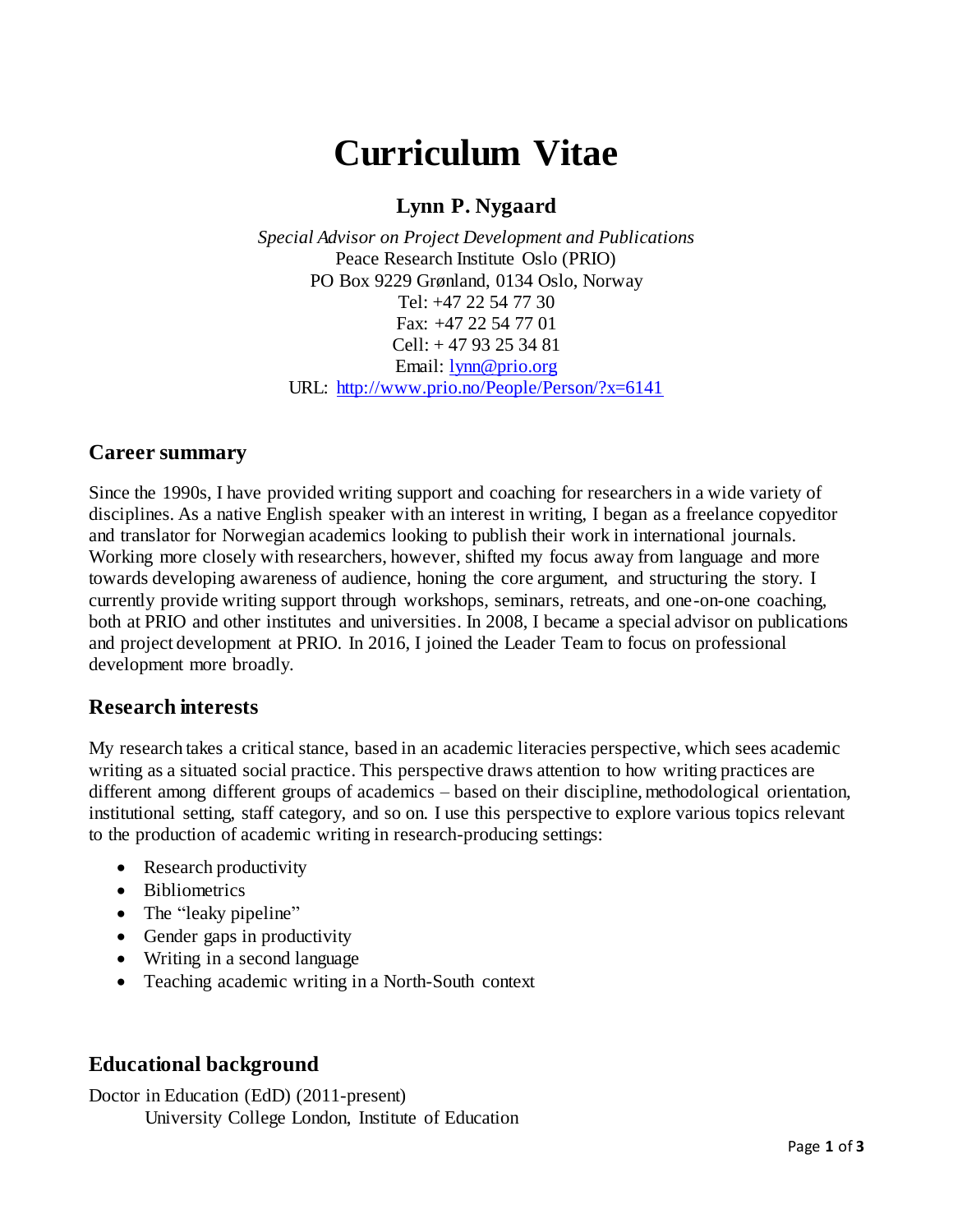Cand. Polit. (2000) Graduate degree in political science University of Oslo

Bachelor's degree (1987) Women's studies, Highest Honors University of California at Berkeley

### **Work experience**

(2008-present) Special Advisor on Project Development and Publications, PRIO

- Provide assistance to researchers in all program areas in developing their ideas into full proposals
- Provide assistance in developing research into scholarly publications
- Provide training in academic writing, presentation skills, and grant writing both internally for PRIO staff and externally for other research institutes and universities.
- Responsible for the practical skills component of PRIO's Research School
- Responsible for providing professional development at PRIO

(2000-2009) Editorial Advisor, Center for International Climate and Environmental Research – Oslo (CICERO)

- Editing of scientific articles
- Translation of selected articles for the climate magazine KLIMA
- Oversaw internal publications

Freelance copyeditor and translator specializing in academic articles since about 1990

### **Workshops**

- *Academic writing*: I provide workshops and seminars in academic writing at both the Master and PhD level, as well as for faculty. I offer short lectures, half-day or full-day seminars, twoday workshops, and three-day workshops. I also offer more specialized workshops (e.g., "Writing the introduction to your article-based thesis" or "Quality assurance for reports") on request.
- *Presentation skills*: My course in presentation skills targets PhD students who need help presenting academic work in a scholarly context (especially conferences).

#### **Publications**

- Nygaard, Lynn P. (2017) *Writing Your Master's Thesis: From A to Zen.* SAGE: London
- Nygaard, Lynn P. (2015) *Writing for Scholars: A Practical Guide for Making Sense and Being*  Heard. 2<sup>nd</sup> edition. SAGE: London. (First edition published in 2008 by Universitetsforlaget).
- Nygaard, Lynn P. (2015) Publishing and perishing: An academic literacies framework for investigating research productivity. *Studies in Higher Education* (online)
- Nygaard, Lynn P. (2014) The professional without a profession: An entrepreneurial response to supercomplexity in research environments? *Educate~* 14(3): 22–31.